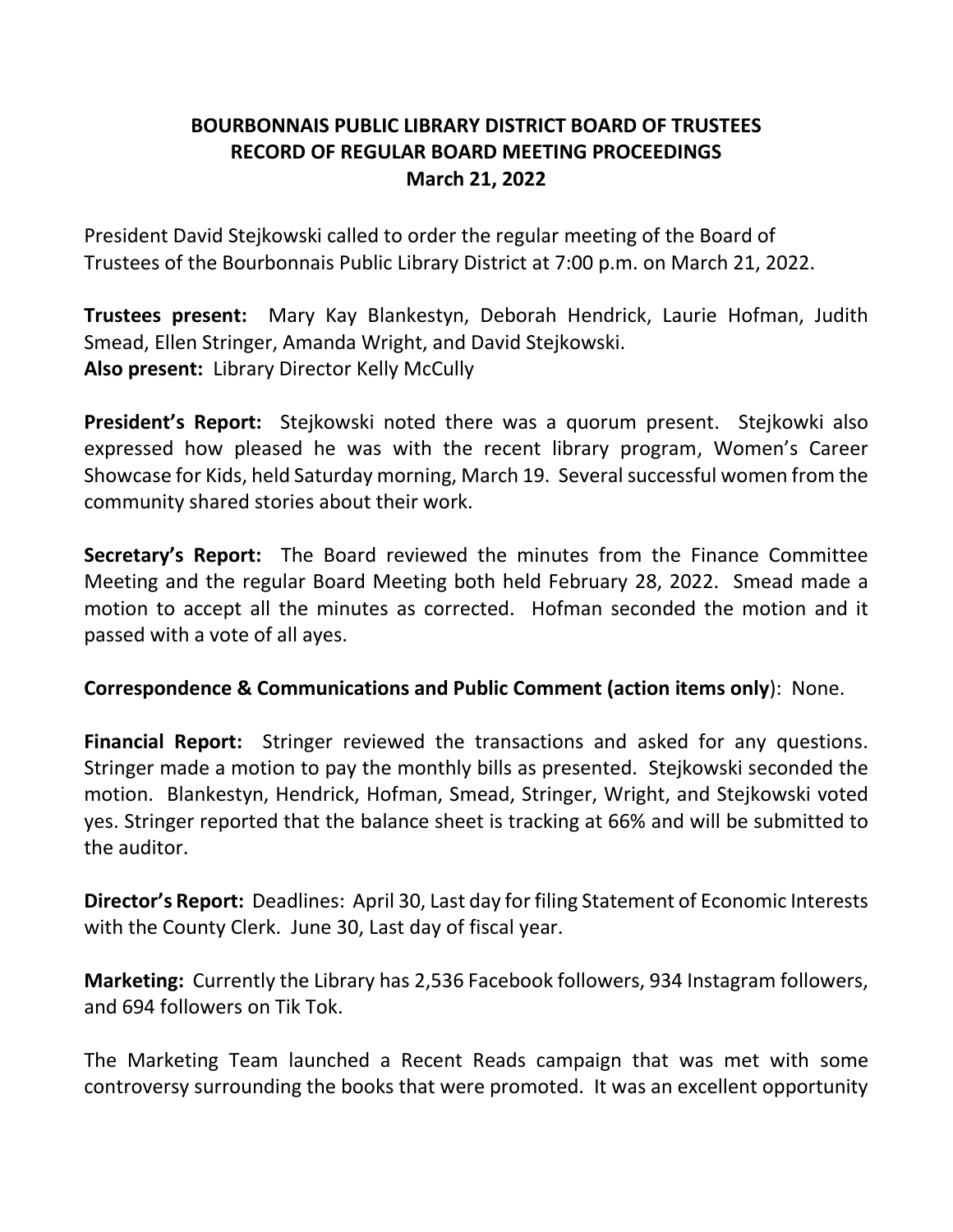to review the library's *03-10 Materials Selection* and *03-26 Social Media Policies*. BPL social media followers that shared concerns received the following message, "Thank you for sharing your thoughts with us. BPL strives to present book talks and reviews for a variety of readers. We understand that every book will not be a fit for every reader."

The Marketing Team also launched Read Across America, Women's History Month, and the popular, March Book Madness campaigns.

**Adult Services:** BPL's new Adult Services Supervisor, Becca Maree, has quicky settled into the position and taken on collection development for Adult Fiction, Graphic Novels, Large Print, and Spanish collections. They have done an excellent job continuing the increasing circulation trends in fiction. They will be focusing on creative efforts to boost large print and graphic novel circulation in the upcoming months.

Becca has started proctoring for patrons again. The Library also looks forward to offering notary services for patrons soon.

The Library's third annual virtual Winter Reading Challenge wrapped up on February 28. There were 81 participants who read a total of 930 books.

**Children's Services:** Children's Services continues to work on evaluating the Juvenile Nonfiction and Fiction collections. Shelf dividers in Nonfiction and displays throughout Fiction will help readers find selections more easily and encourage them to reach for something new.

Youth Services and Marketing Staff attended three Family Literacy Night events for BESD #53. Their work bringing the Library to the community resulted in 80 new library cards! McCully would like to extend an extra high five to Children's Services Supervisor, Rory Parilac, who read the same book nine times (with, no doubt, the same enthusiasm) to families at these events.

YS Staff and Facilities Coordinator, Bill Johnson, created a custom, large library card for use at future outreach events.

**Teen Services:** Teen Library Club had an interrupted schedule due to holidays and snow days. However, with just eight days of TLC activities, 198 teens were welcomed to the program! The YS Team has worked hard to create an engaging and friendly space for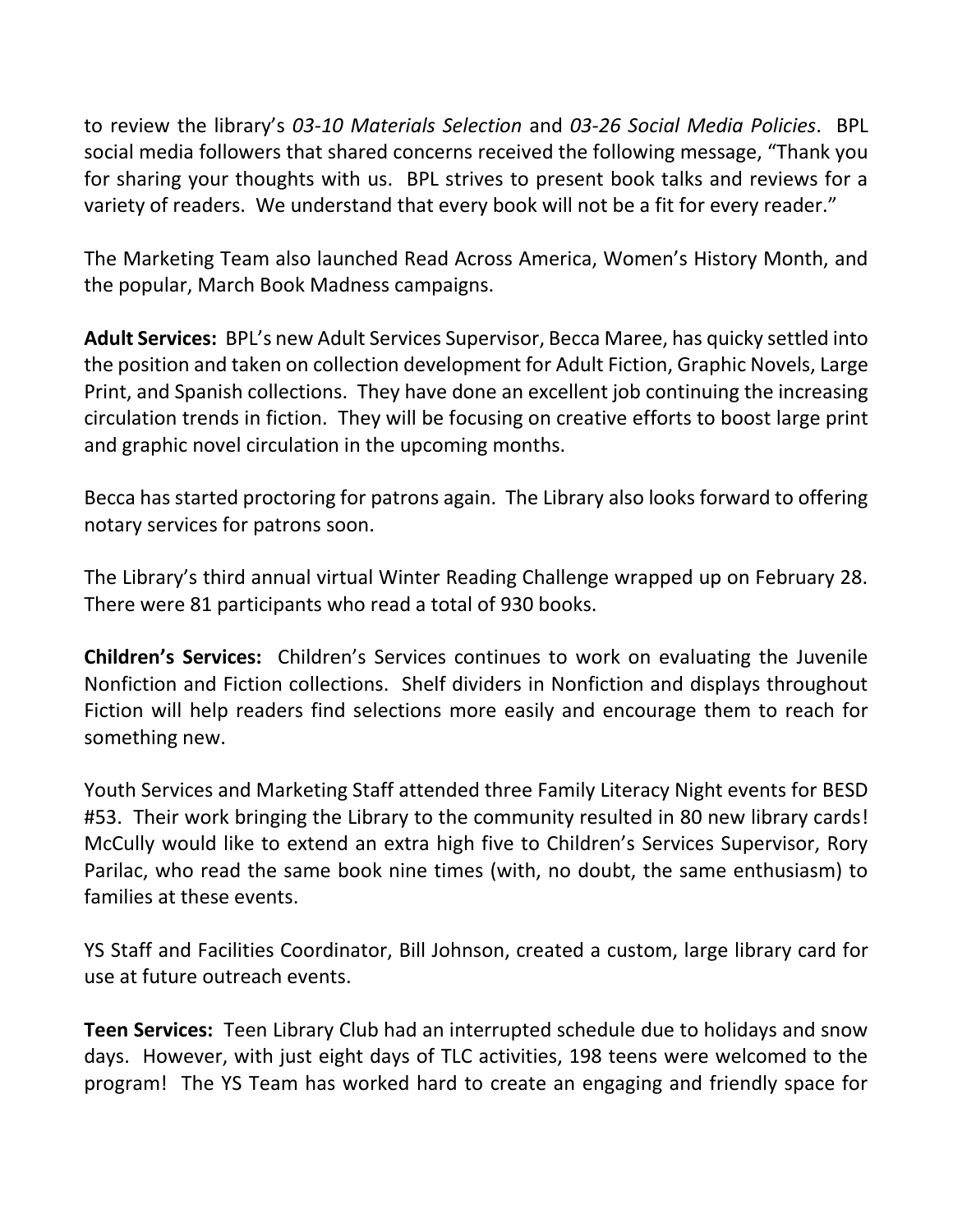teens. Teen Services Supervisor, Stacey Van Kley, deserves special recognition for her leadership and advocacy efforts for teens.

The Teen Department wrapped up their first Winter Reading Challenge in February. They ran the challenge with a bingo card format and had 181 returned cards. Cards were entered into a raffle for a gift card prize.

**Circulation Services & Technical Services:** Circulation Services made 56 new library cards in February. This is an excellent number considering BPL's holiday and weather closures.

489 new items were added to the collection. 472 items were weeded from the collection.

McCully included circulation comparison statistics. BPL circulation was down 10% from 2021 but still led other area libraries with 5,344 circulated items.

**Trustee Training:** Short Takes for Trustees is an online trustee training that is offered by RAILS in partnership with United for Libraries. The training includes a series of short videos covering topics on governance, policy, evaluating the library director, and ethical parliamentary standards for library boards. McCully included the RAILS website and reminded Board members that they will need to establish a RAILS login to access the training.

**2022 Summer Reading Challenge:** The Summer Reading Committee has chosen *FURBONNAIS,* an original, local campaign highlighting all things animal and pets for our theme this summer. The Summer Reading Challenge will be offered both in-person and virtually, using the new BeanStack online platform, during June and July 2022. A shout out goes to the library's super-talented Marketing & Outreach Coordinator, Katey Moore, for designing the custom logo for this campaign!

## **Committee Reports:**

**Personnel:** A meeting is scheduled for Thursday, April 28, at 1:00 p.m. with BPL Supervisory Team in preparation for Library Director's Annual Evaluation. **Finance:** None.

**Policy:** McCully will email Hendrick to schedule a meeting in April to review the entire *Personnel Policies* section, *Serving Our Public 03-15 Circulation*, and *Trustees & Legal Requirements 01-09 Organizational Chart.*